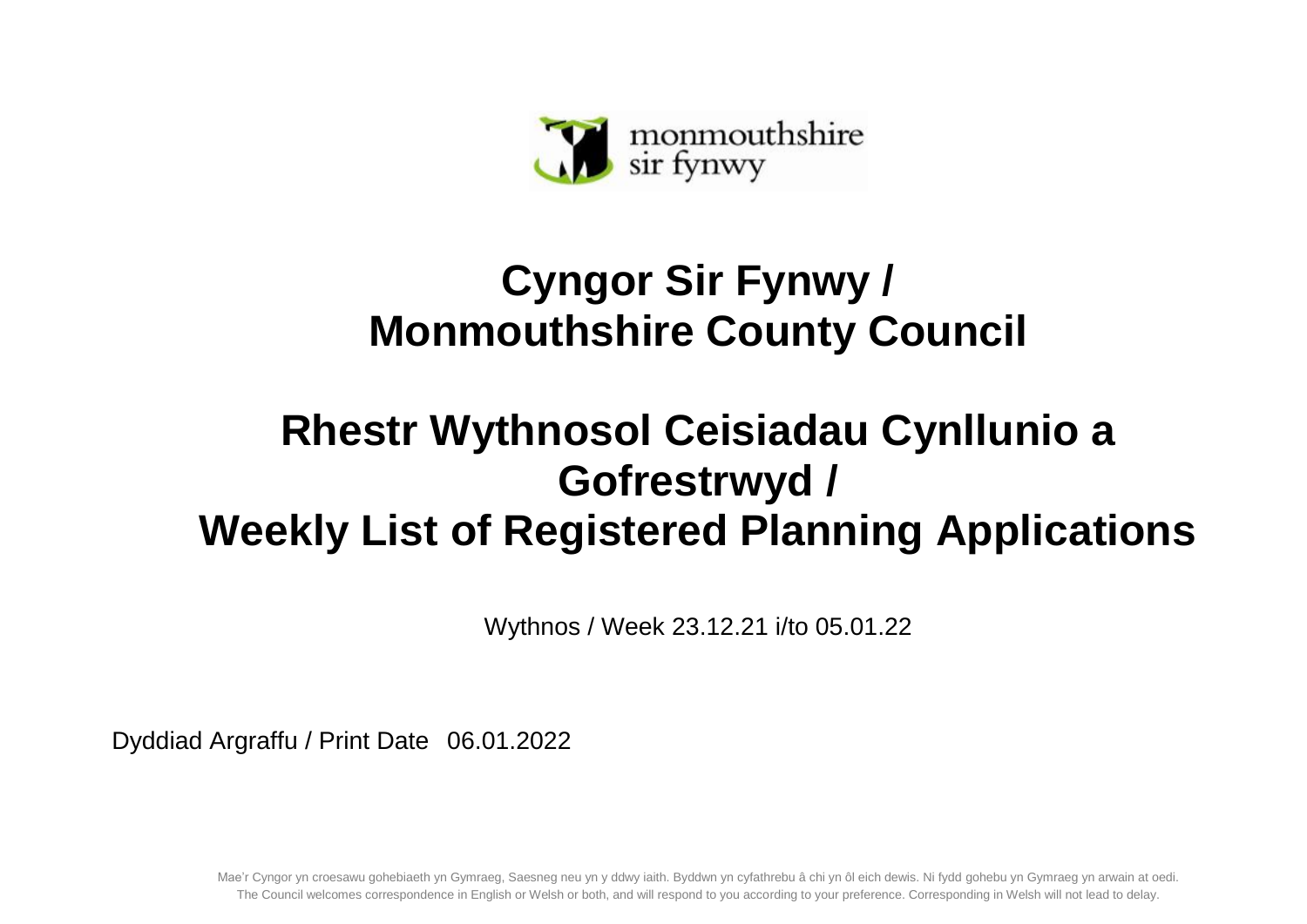| Ward/Ward                                                                                                   | <b>Rhif Cais/</b><br><b>Application</b><br><b>Number</b>               | Disgrifia d o'r<br>Datblygiad/<br><b>Development</b><br><b>Description</b>                                                                                                          | <b>Cyfeiriad Safle/</b><br><b>Site Address</b>                                                                          | Enw a Chyfeiriad yr<br>Ymgeisydd/<br><b>Applicant Name &amp;</b><br><b>Address</b>                           | <b>Enw a Chyfeiriad</b><br>yr Asiant/<br><b>Agent Name &amp;</b><br><b>Address</b>                                                                                       | <b>Math Cais/</b><br><b>Application</b><br><b>Type</b> | Dwyrain/<br>Gogledd<br>Easting/<br><b>Northing</b> |
|-------------------------------------------------------------------------------------------------------------|------------------------------------------------------------------------|-------------------------------------------------------------------------------------------------------------------------------------------------------------------------------------|-------------------------------------------------------------------------------------------------------------------------|--------------------------------------------------------------------------------------------------------------|--------------------------------------------------------------------------------------------------------------------------------------------------------------------------|--------------------------------------------------------|----------------------------------------------------|
| <b>Llantilio</b><br><b>Crossenny</b><br>Plwyf/ Parish:<br>Llangattock<br>Vibon Avel<br>Community<br>Council | DM/2021/01988<br>Dyddiad App. Dilys/<br>Date App. Valid:<br>04.01.2022 | Repositioning the<br>driveway into the<br>garden on the<br>South side of the<br>property utilising an<br>existing pedestrian<br>entrance                                            | The Garth<br>B4347 The Garth To<br>The Boot<br>Crossway<br>Newcastle<br>Monmouthshire<br><b>NP25 5NS</b>                | Mrs Laura Thomson<br>The Garth<br>B4347 The Garth To<br>The Boot<br>Crossway<br>Newcastle<br><b>NP25 5NS</b> | No Agent                                                                                                                                                                 | Householder                                            | 344678<br>219607                                   |
| <b>Trellech</b><br><b>United</b><br>Plwyf/ Parish:<br>Trellech<br>United<br>Community<br>Council            | DM/2021/02035<br>Dyddiad App. Dilys/<br>Date App. Valid:<br>15.12.2021 | Demolition of<br>existing<br>conservatory and<br>construction of<br>single storey<br>extension to<br>provide a library<br>and reading room.                                         | Clearwater House<br>Hoop Road To<br><b>Pilstone House</b><br>Whitebrook<br>Monmouth<br>Monmouthshire<br><b>NP25 4TX</b> | Mr Paul Stafford<br>Hoop Road To<br><b>Pilstone House</b><br>Whitebrook<br><b>NP25 4TX</b>                   | Mr Jacob<br>Wainwright<br><b>Apex Architecture</b><br>Ltd<br>Oak House<br><b>Aylburton Business</b><br>Park<br>Stockwell Lane,<br>Aylburton<br>Lydney<br><b>GL15 6ST</b> | Listed<br><b>Building</b><br>Consent<br>Heritage       | 353065<br>206782                                   |
| <b>Usk</b><br>Plwyf/ Parish:<br>Usk Town<br>Council                                                         | DM/2021/02092<br>Dyddiad App. Dilys/<br>Date App. Valid:<br>24.12.2021 | To replace the<br>concrete<br>hardstanding<br>(drive) to the north<br>side of the house<br>with natural stone<br>paving.<br>Retrospective<br>application. We<br>don't have a record | The Old Bank House<br>6 Porthycarne Street<br><b>Usk</b><br><b>NP15 1RY</b>                                             | Dr Alison<br>Weightman<br>The Old Bank House<br>6 Porthycarne Street<br><b>Usk</b><br><b>NP15 1RY</b>        | No Agent                                                                                                                                                                 | Householder                                            | 337641<br>200974                                   |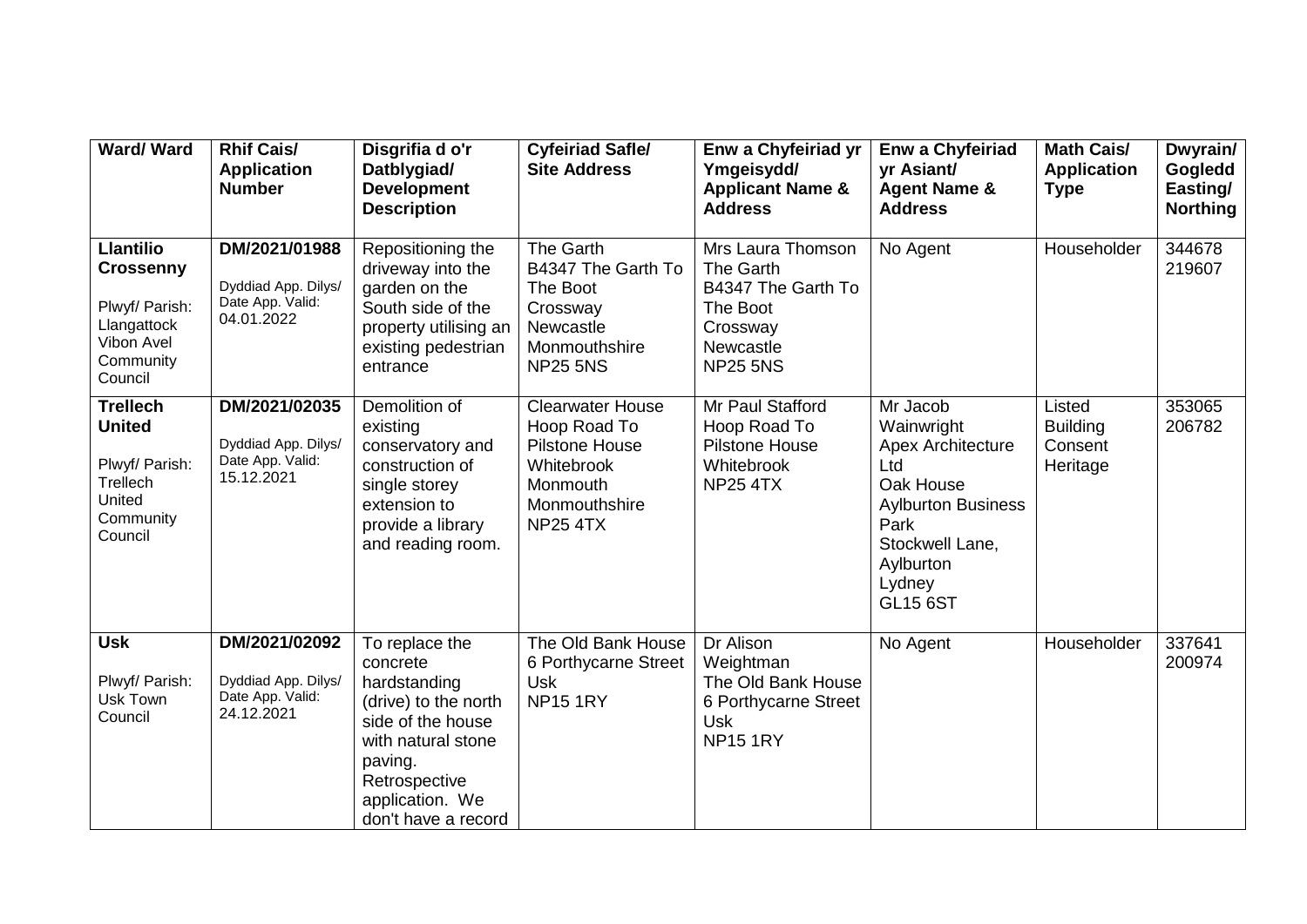|                                                                                            |                                                                        | of the exact start<br>date but estimated<br>as mid November<br>2021. The<br>completion date of<br>10 December 2021<br>is correct.          |                                                                                                         |                                                                                                                                                        |                                                                                                               |                                                  |                  |
|--------------------------------------------------------------------------------------------|------------------------------------------------------------------------|--------------------------------------------------------------------------------------------------------------------------------------------|---------------------------------------------------------------------------------------------------------|--------------------------------------------------------------------------------------------------------------------------------------------------------|---------------------------------------------------------------------------------------------------------------|--------------------------------------------------|------------------|
| <b>Caldicot</b><br><b>Castle</b><br>Plwyf/ Parish:<br><b>Caldicot Town</b><br>Council      | DM/2021/02087<br>Dyddiad App. Dilys/<br>Date App. Valid:<br>24.12.2021 | Partial discharge of<br>condition no .2<br>(interim verification<br>report) of Non<br>Material<br>Amendment<br>permission<br>DM/2020/00552 | Land To The East Of<br><b>Church Road</b><br>Caldicot                                                   | Mrs Francesca<br>Evans<br><b>Barratt David Wilson</b><br>Homes<br><b>Barratt South Wales</b><br>Oak House<br>Village Way<br>Cardiff<br><b>CF15 7NE</b> | No Agent                                                                                                      | Discharge of<br>Condition                        | 348716<br>188840 |
| <b>Castle</b><br>Plwyf/ Parish:<br>Abergavenny<br><b>Town Council</b>                      | DM/2021/02041<br>Dyddiad App. Dilys/<br>Date App. Valid:<br>15.12.2021 | Discharge of<br>condition 13<br>(ecological<br>enhancement plan)<br>relating to<br>application<br>DM/2021/00337.                           | Abergavenny<br><b>Railway Station</b><br><b>Station Road</b><br>Abergavenny<br>Monmouthshire<br>NP7 5HS | Mr Sonny Robinson<br>St Patricks House,<br>Fourth Floor<br><b>Butetown</b><br>Cardiff<br><b>CF10 5ZA</b>                                               | No Agent                                                                                                      | Discharge of<br>Condition                        | 330536<br>213649 |
| <b>Dixton With</b><br><b>Osbaston</b><br>Plwyf/ Parish:<br>Monmouth<br><b>Town Council</b> | DM/2021/02065<br>Dyddiad App. Dilys/<br>Date App. Valid:<br>20.12.2021 | Removal of fire<br>damaged roof<br>structure and<br>reinstatement of<br>roof structure.                                                    | Royal George<br>House<br><b>Monk Street</b><br>Monmouth<br>Monmouthshire<br><b>NP25 3LR</b>             | Mr. P Baker<br>C/O Agent                                                                                                                               | Mr Fred Hamer<br><b>KODA</b> architects<br>Kemble House<br>36-39 Broad Street<br>Hereford<br>HR4 9AR          | Listed<br><b>Building</b><br>Consent<br>Heritage | 350976<br>213052 |
| <b>Drybridge</b><br>Plwyf/ Parish:<br>Monmouth<br><b>Town Council</b>                      | DM/2021/01891<br>Dyddiad App. Dilys/<br>Date App. Valid:<br>21.12.2021 | Single storey side<br>extension &<br>pergola. Proposed<br>garden shed.                                                                     | 13 Chippenhamgate<br><b>Street</b><br>Monmouth<br>Monmouthshire<br><b>NP25 3DH</b>                      | Mr & Mrs Mills<br>13 Chippenhamgate<br><b>Street</b><br>Monmouth<br><b>NP25 3DH</b>                                                                    | Mrs Julia Sibley<br>Julia Sibley<br>Architectural<br><b>Services</b><br><b>Brendon Gate</b><br>Home Farm Lane | Listed<br><b>Building</b><br>Consent<br>Heritage | 350938<br>212668 |